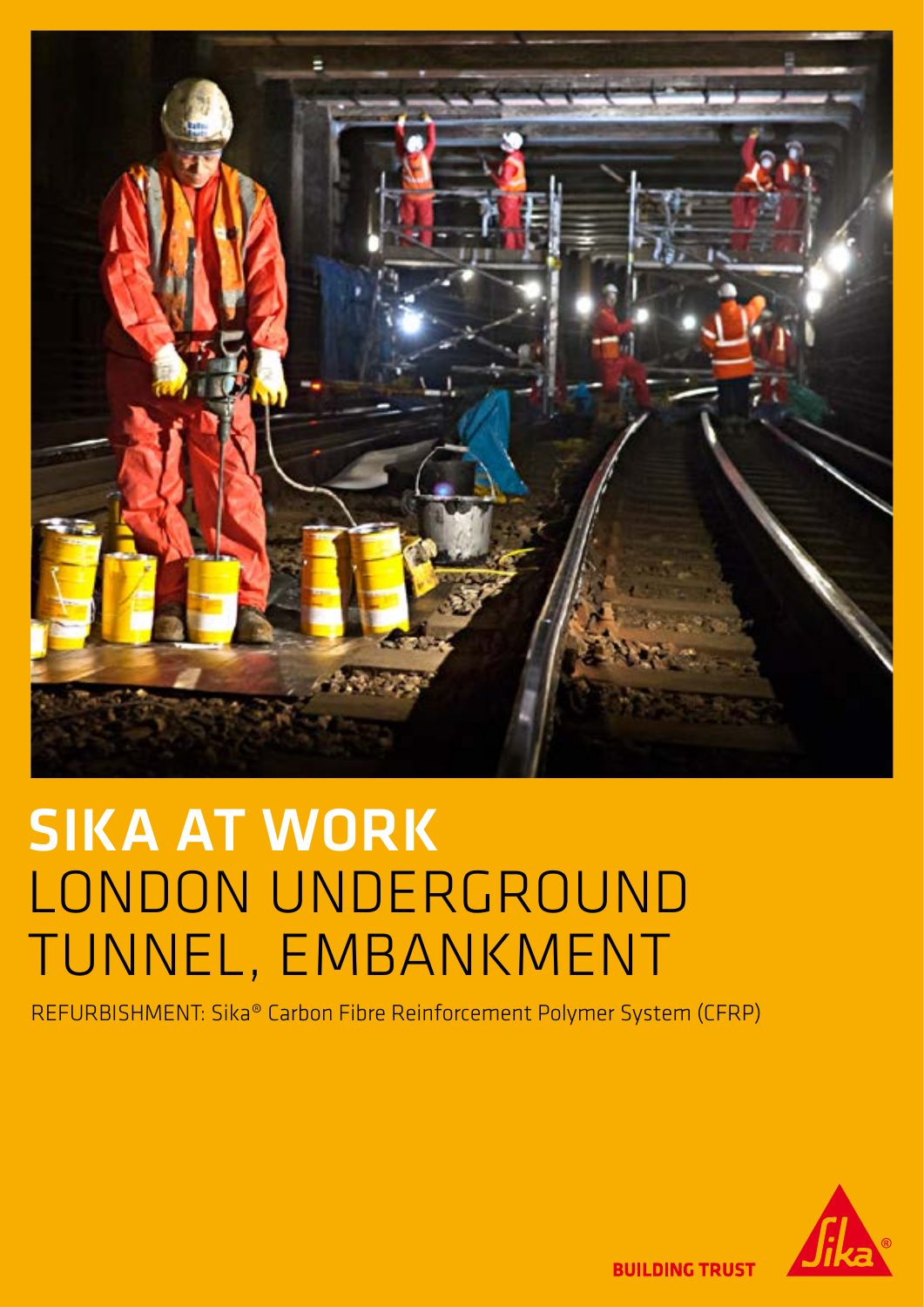## london underground tunnel, EMBANKMENT



### sika strengthens london underground tunnel.

As part of a major strengthening programme on the London Underground, an innovative solution was required to provide long term strengthening to over 90 cast iron beams. Following an extensive design and specification process, the result is the UK's largest ever application of ultra high modulus composite



reinforcement.

Covered Ways CW17 and CW20 are on either side of Embankment Station on the District line, built in the 19th Century using "cut and cover" techniques. The covered ways carry the weight of Embankment Gardens situated above the District line tracks. Although the cast iron beams were assessed and found to be adequate to support the intended loadings and in a good

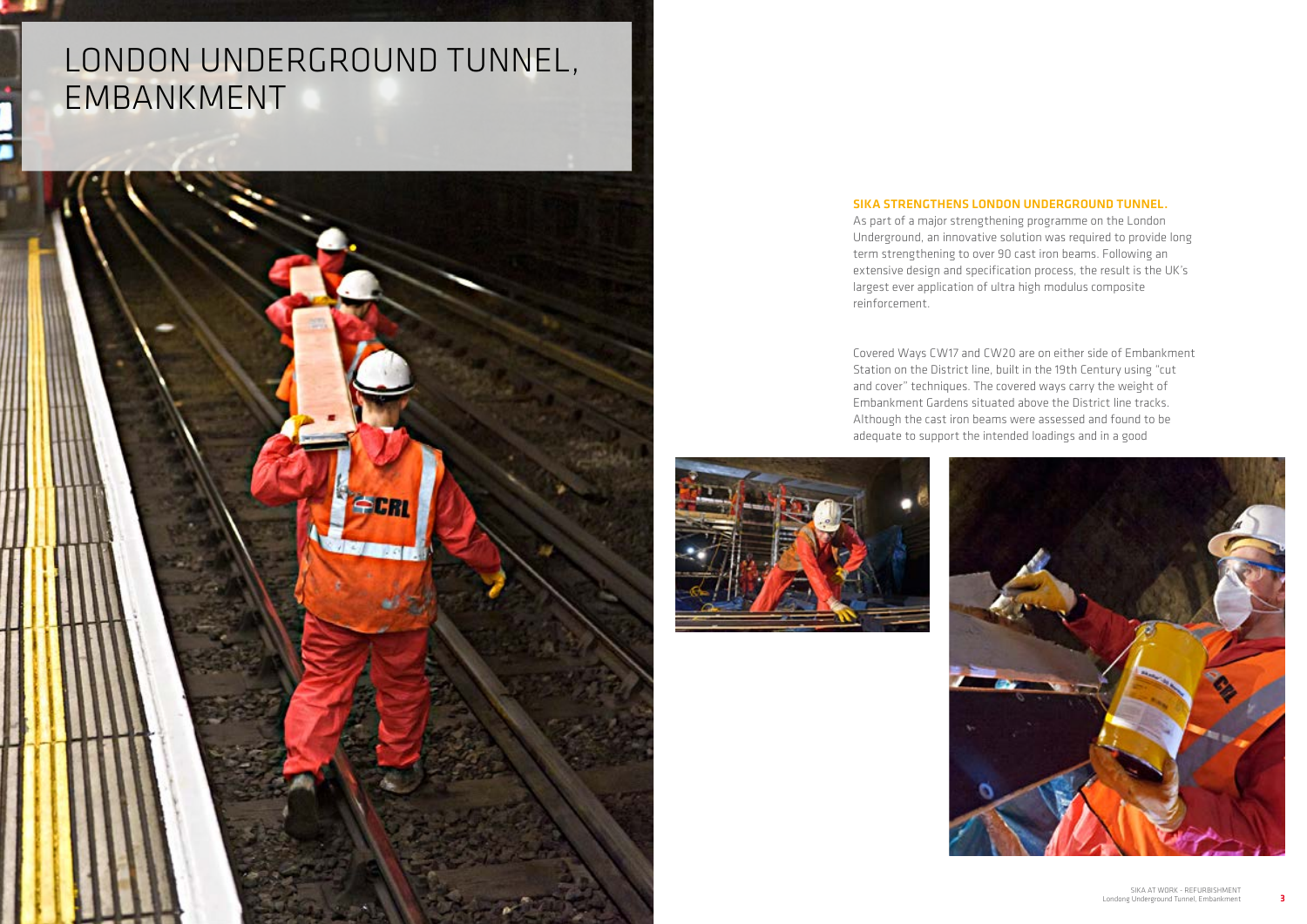serviceable condition,there was serious concern that the cast iron beams could be overstressed, under unforeseen overloading.

London Underground undertook a feasibility study to determine the best all round solution to complete this strengthening. Both economically and logistically the best solution was to strengthen the beams in-situ. London Underground had to ensure the chosen repair solution would have minimal impact on the tunnel headroom and could be installed during Engineering Hours (overnight when there is no train service) so as to cause no disruption to the District and Circle line services. With a reinforced steel element deemed too thick to be a viable option, a system that was thin yet extremely tough was required.

The solution to the challenge lay with Sika® Carbodur® UHM and a well planned application procedure. An Ultra High Modulus Carbon Fibre Reinforced Polymer (CFRP) system, Sika® Carbodur® UHM is designed for high performance and demanding reinforcement applications. The plates, measuring 7.3m long, 200mm wide (2 no per beam) and maximum 4.7mm thick and offering exceptional reinforcing capability, proved the ideal solution. With over 1,300mtr of Sika® Carbodur® UHM plates applied, it has marked the UK's largest ever project to use ultra high modulus composite.







Specialist contractor, Contrete Repairs Limited carried out the skilled application, having been appointed by LU Framework Contractor, Clancy Docwra. The process began with each beam, measuring 7.5m long and 0.5m wide, cleaned using a powerful grit blasting technique that removed grease, oil, rust and any other contaminants which could reduce adhesion. Once dried, a coat of SikaCor®-EG 1 primer was applied, followed by the application of a resin to prepare the surface.

Ensuring secure, reliable attachment of the Sika® Carbodur® Plates, Sikadur® structural epoxy adhesive was then applied to both the underside of the cast iron and the plate itself.

When placing the plate into position, full contact of the adhesive to the two surfaces guaranteed a long-term bond was achieved before a series of temporary supports were put in place whilst the adhesive cured. The excellent performance of the adhesive allowed installation to carry on throughout the winter months when low temperatures and condensation can cause problems for other adhesives.